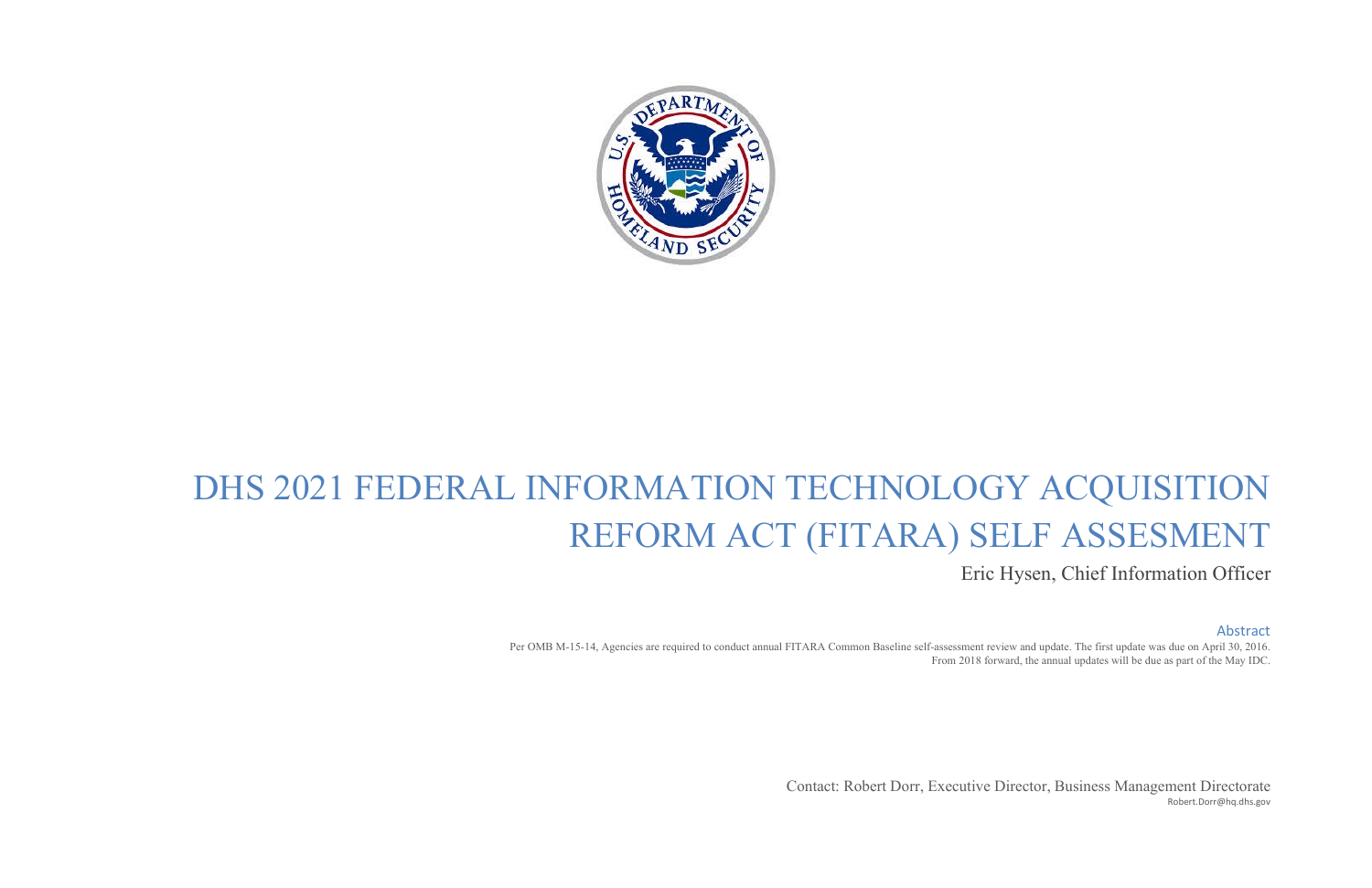## **VERSION CONTROL**

#### **Current Version: Draft**

| Date      | Version                                                      | <b>Notes</b>                                                                             | Updated by:            |
|-----------|--------------------------------------------------------------|------------------------------------------------------------------------------------------|------------------------|
|           |                                                              | (Changes from the previous draft)                                                        |                        |
| 5/17/17   | DHS FITARA Self-Assessment and Milestones 2017 Update – V1.2 | Submitted to DHS CIO                                                                     | EBMO.tasker@hq.dhs.gov |
| 5/18/17   | DHS FITARA Self-Assessment and Milestones 2017 V1.3          | Updated to Reflect MGMT Directive 102-02 Rev 1 Signed May, 17, 2017                      | EBMO.tasker@hq.dhs.gov |
| 5/25/17   | DHS FITARA Self-Assessment and Milestones 2017V1.4           | Updated to Reflect completed Action Item May 25, 2017                                    | EBMO.tasker@hq.dhs.gov |
| 4/12/18   | <b>DHS FITARA Self-Assessment</b>                            | Updated to Reflect proposed May 2018 Scores which are incorporated to reflect Component  | EBMO.tasker@hq.dhs.gov |
|           |                                                              | Self-Assessment Scores gathered over the last year.                                      |                        |
| 4/26/19   | <b>DHS FITARA Self-Assessment</b>                            | Updated to reflect May 2019 scores incorporating updates across the Department including | EBMO.tasker@hq.dhs.gov |
|           |                                                              | relevant directives and instructions as well as completed Action Items                   |                        |
| 4/27/2020 | <b>DHS FITARA Self-Assessment</b>                            | Updated to reflect May 2020 scores incorporating updates across the Department           | Bmo.tasker@hq.dhs.gov  |
| 4/27/2021 | <b>DHS FITARA Self-Assessment</b>                            | Updated to reflect May 2021 scores incorporating updates across the Department           | Bmo.tasker@hq.dhs.gov  |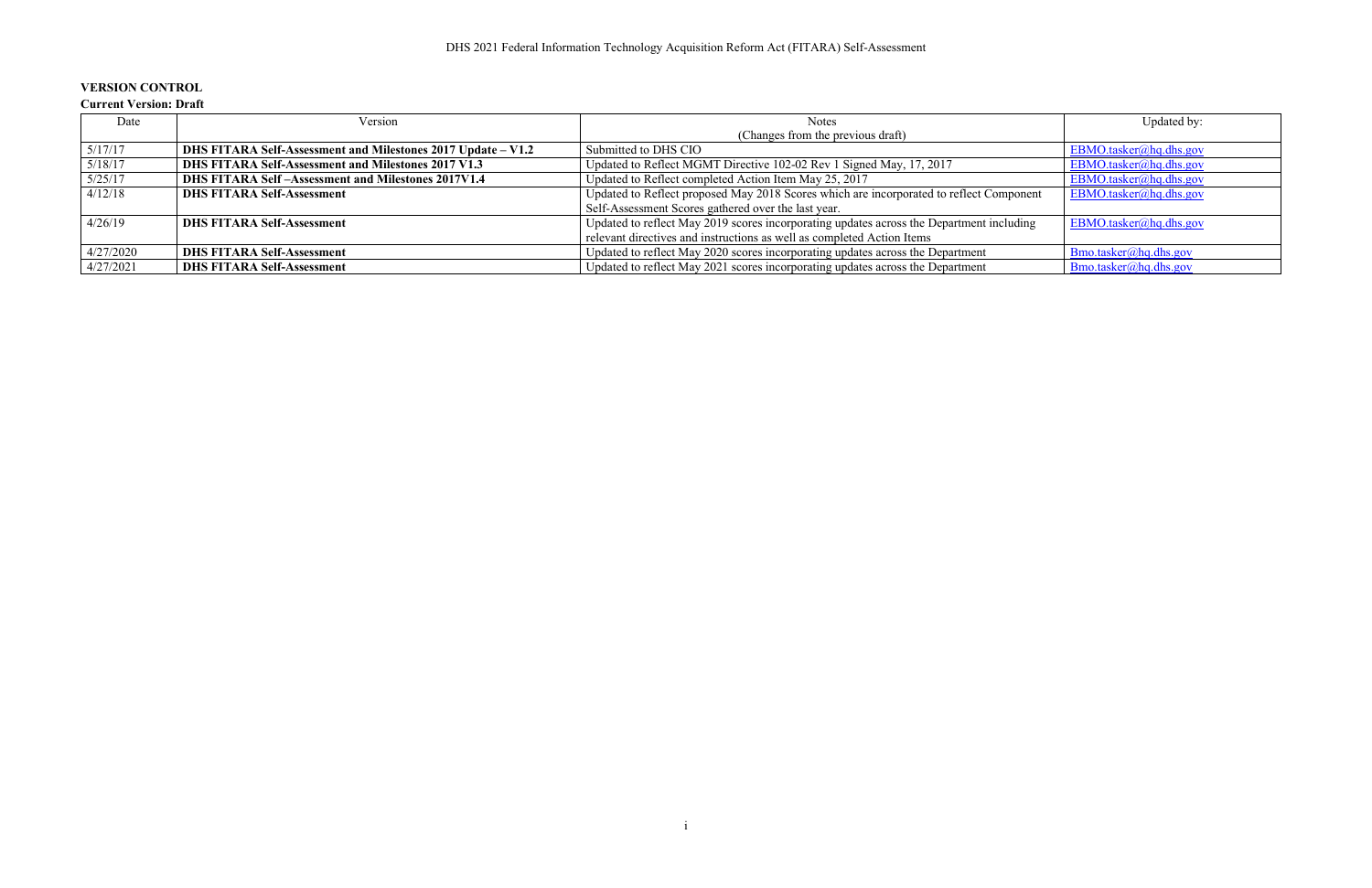| <b>Status: Updated</b>                                       |
|--------------------------------------------------------------|
| Directions for completion of each of the elements are below. |

| Field                         | Description                                                                       |
|-------------------------------|-----------------------------------------------------------------------------------|
| Category - Element            | Pre-populated category and element                                                |
| <b>Current Element Rating</b> | Please provide an updated Assessment score on each Category Element.              |
| May 2021                      |                                                                                   |
| <b>Relevant Evidence</b>      | This column includes all public and internal memos, directives, policies,         |
| Supporting                    | strategies, and procedures, established to enable successful outcomes. This       |
| Implementation of             | section should be limited to 1000 characters or less.                             |
| Element                       |                                                                                   |
| Obstacles / Risks /           | Please include all barriers to success by category, as well as any mitigation     |
| Challenges by Category        | plans and/or strategies developed to address these issues. This section should be |
|                               | limited to 1000 characters or less.                                               |

For agencies without formal bureaus or component-level organizations as related to elements M, N, O: For these elements, please provide ratings and details about how authority over IT investments throughout the agency is d managed as well as any supporting policies, directives, or memos that govern such delegation. Components or offices where IT is managed should be included in reporting, including, but not limited to regions, field offices, Please update the Bureau Leadership Directory and Assignment Plan in concert with these updates as applicable.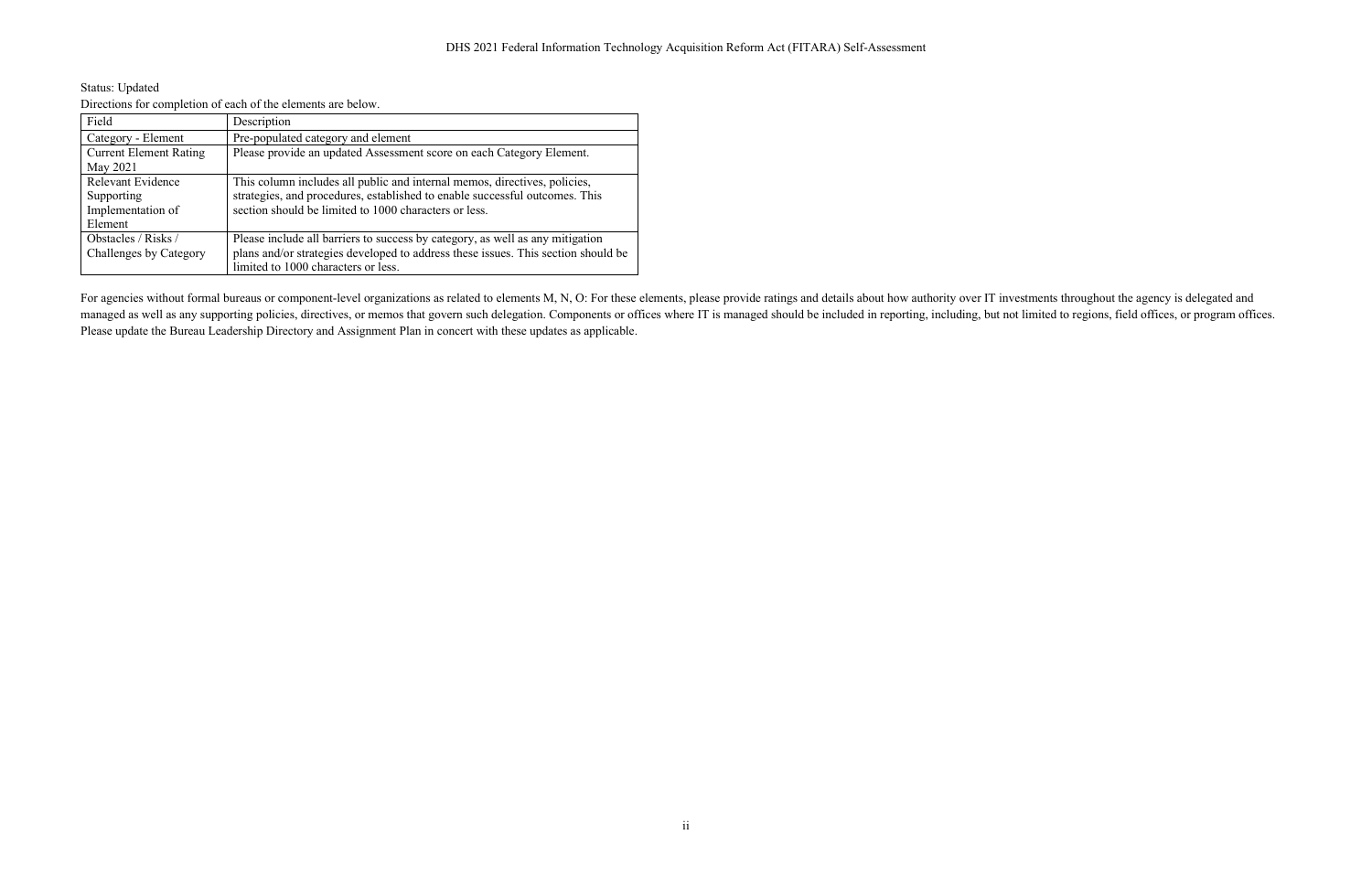## **RATINGS**

| .<br>t has not started devel<br>Incomplete<br>n describing the changes it will make to ensure that all baseline<br>$-$ responsibilities $\alpha$<br>e hv<br>r of a plan<br>1n<br>nia                                                      |
|-------------------------------------------------------------------------------------------------------------------------------------------------------------------------------------------------------------------------------------------|
| <b>TITT</b><br>Partially<br>`AR A<br>s it will make to ensure that all u<br>$\sqrt{2}$ is working to develop a plan describing the changes<br>re by L<br>  baseline<br>responsibilities are in place $\overline{a}$<br>Ageno<br>Addressed |
| Fully<br>. ARA<br>$\mu$ common baseline $F^+$<br>lementec<br>$\eta$ has developed and implemented its $\eta$<br>. Imr<br>s plan to ensure that<br>in place<br>Agency<br>$\therefore$ responsibilities $\therefore$<br>are                 |

|                           | Incomplete – Agency has not started development of a plan describing the changes it will make to ensure that all baseline FITARA responsibilities are in place by December 31, 2021 |  |  |
|---------------------------|-------------------------------------------------------------------------------------------------------------------------------------------------------------------------------------|--|--|
|                           | Partially Addressed – Agency is working to develop a plan describing the changes it will make to ensure that all baseline FITARA responsibilities are in place by December 31, 2021 |  |  |
|                           | Fully Implemented – Agency has developed and implemented its plan to ensure that all common baseline FITARA responsibilities are in place                                           |  |  |
|                           |                                                                                                                                                                                     |  |  |
| <b>BUDGET FORMULATION</b> |                                                                                                                                                                                     |  |  |
| Element                   | Description                                                                                                                                                                         |  |  |
|                           | Visibility of IT resource plans/decisions to CIO                                                                                                                                    |  |  |
|                           | CIO role in pre-budget submission for programs that include IT and overall portfolio                                                                                                |  |  |
|                           | CIO role in planning program management                                                                                                                                             |  |  |
|                           | CIO reviews and approves major IT investment portion of budget request                                                                                                              |  |  |

|                                                | <b>Agency Common Baseline Table</b> |                                                                      |                                                                                                                                                                                                                                                                                                                                                                                                                                                                                                                                                                                                                                                                                                                                                                                                                                                                                                                                                                                                                                                                                                                            |                |
|------------------------------------------------|-------------------------------------|----------------------------------------------------------------------|----------------------------------------------------------------------------------------------------------------------------------------------------------------------------------------------------------------------------------------------------------------------------------------------------------------------------------------------------------------------------------------------------------------------------------------------------------------------------------------------------------------------------------------------------------------------------------------------------------------------------------------------------------------------------------------------------------------------------------------------------------------------------------------------------------------------------------------------------------------------------------------------------------------------------------------------------------------------------------------------------------------------------------------------------------------------------------------------------------------------------|----------------|
| <b>Category</b>                                | <b>Element</b>                      | <b>Current</b><br><b>Element</b><br><b>Rating</b><br><b>May 2021</b> | <b>Relevant Evidence Supporting Implementation of Element</b>                                                                                                                                                                                                                                                                                                                                                                                                                                                                                                                                                                                                                                                                                                                                                                                                                                                                                                                                                                                                                                                              | <b>Obstacl</b> |
| <b>Budget</b><br><b>Formulation</b><br>$(A-D)$ | $\mathbf{A}$                        | 3                                                                    | DHS maintains CIO integration and visibility during the Planning, Programming, Budgeting, and Execution<br>(PPBE) process through established policies and guidance. In addition to the advancements recognized by<br>Components in the previous self-assessment, improvements are continuously being realized as processes and<br>guidance are refined.<br>The CIO Council, Chief Information Security Officer (CISO) Council and IT Business Management Council<br>(BMC) are cross-functional, executive-level groups that meet regularly to facilitate positive working relationships<br>across the agency. These groups strengthen relationships and enhance coordination of IT resource management<br>across OCIO, OCFO, and OCPO.                                                                                                                                                                                                                                                                                                                                                                                    |                |
|                                                | $\mathbf{B}$                        | 3                                                                    | DHS continues to optimize the CIO role in pre-budget submission practices to ensure ongoing compliance. OCIO,<br>the DHS Office of Policy, and OCFO have leveraged a strong working relationship to ensure CIO involvement in<br>all stages of PPBE. As previously outlined, OCIO submits Resource Planning Priorities that feed into the Resource<br>Planning Guidance (RPG) approved by the Secretary and applicable to the entire enterprise. The DHS CIO also<br>codifies IT resource planning guidance by engaging with both the CFO in developing Resource Allocation Plan<br>(RAP) guidance and the Under Secretary for Management (USM) in supporting USM strategic guidance.<br>The DHS Joint Requirements Integration and Management System, implemented by the Joint Requirements<br>Council, is a significant mechanism in the planning process that helps identify where IT resources may be needed<br>across the Department. OCIO Enterprise Architecture (EA) team conducts the initial review of all submissions to<br>ensure that documents and requirements fully capture and justify IT resource needs. |                |

#### **Risks / Challenges by Category**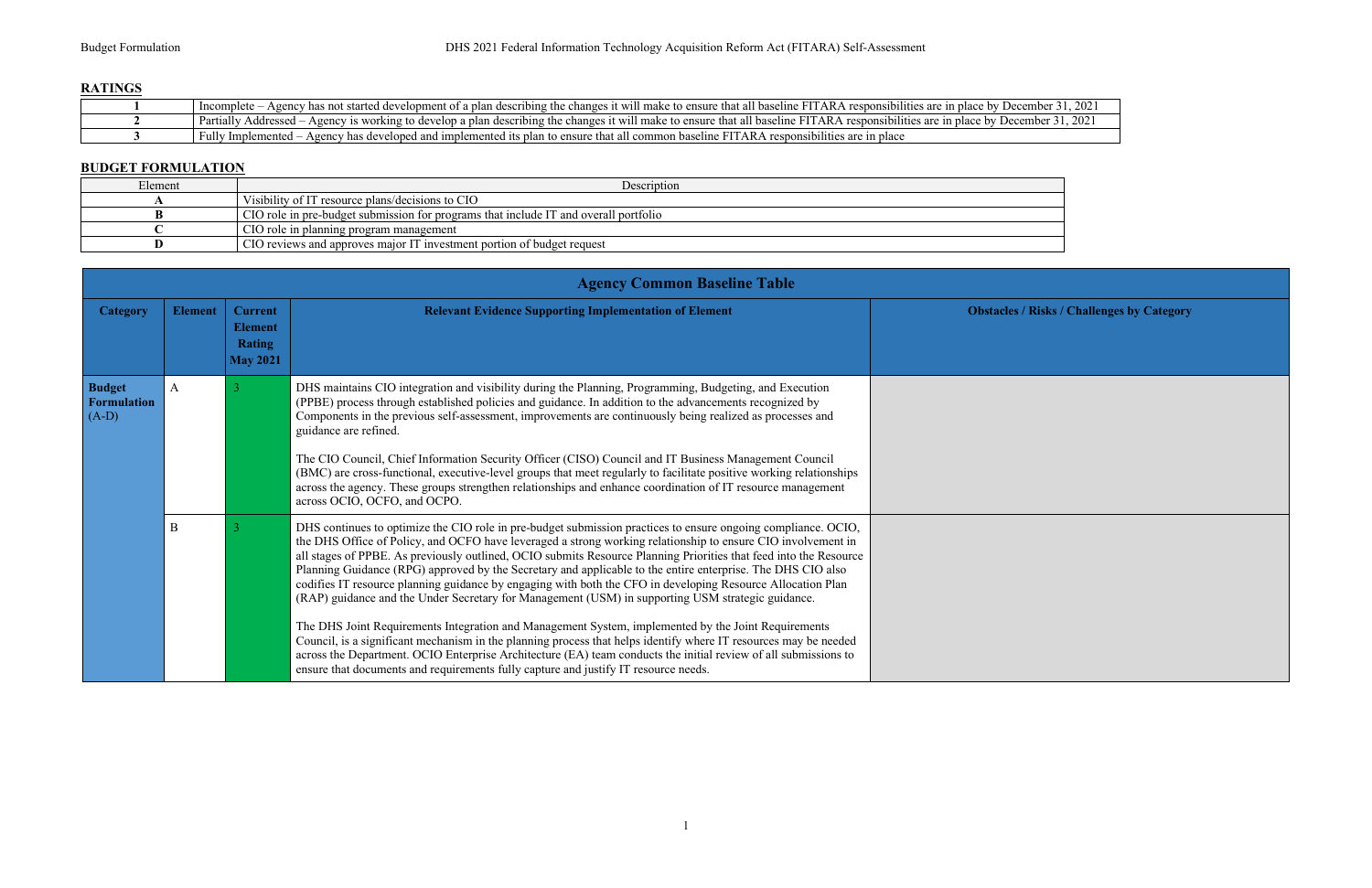

|                 | <b>Agency Common Baseline Table</b> |                                                                      |                                                                                                                                                                                                                                                                                                                                                                                                                                                                                                                                                                                                                                                                                                                                                                                                                                                                                     |                 |
|-----------------|-------------------------------------|----------------------------------------------------------------------|-------------------------------------------------------------------------------------------------------------------------------------------------------------------------------------------------------------------------------------------------------------------------------------------------------------------------------------------------------------------------------------------------------------------------------------------------------------------------------------------------------------------------------------------------------------------------------------------------------------------------------------------------------------------------------------------------------------------------------------------------------------------------------------------------------------------------------------------------------------------------------------|-----------------|
| <b>Category</b> | <b>Element</b>                      | <b>Current</b><br><b>Element</b><br><b>Rating</b><br><b>May 2021</b> | <b>Relevant Evidence Supporting Implementation of Element</b>                                                                                                                                                                                                                                                                                                                                                                                                                                                                                                                                                                                                                                                                                                                                                                                                                       | <b>Obstacle</b> |
|                 | $\overline{C}$                      |                                                                      | CIO review and involvement in planning and programming IT spend continues across the Department via<br>participation in key PPBE processes and in relevant governance groups. OCIO reviews all IT related program<br>changes for alignment with the IT priorities outlined in the RPG and USM strategic guidance. DHS CIO provides<br>Component and Department summaries of alignment to these priorities to the USM and the Deputy's Management<br>Action Group.<br>The CIO Council often meets jointly with both the CFO and DCIO Councils to support collaboration across DHS<br>throughout the PPBE process at all levels.<br>OCIO continues to ensure the CIO is involved in program planning for IT resources throughout their lifecycle and<br>collaborates with the Office of Program Accountability and Risk Management (PARM) to review and update<br>policies as needed. |                 |
|                 | D                                   |                                                                      | In addition to the aforementioned activities supporting the CIO's role during the PPBE process, DHS ensures the<br>CIO plays a key role in developing the IT portion of the budget request and reviewing requests for reprogramming.<br>The PPBE process facilitates collaboration from both OCIO and OCFO during the RAP process all the way<br>through the Resource Allocation Decision (RAD), and the final IT budget submission to OMB. For example,<br>OCIO leverages reports from OCFO during the IT RAP process to review and analyze the IT Portfolio. There is<br>also a DHS requirement that Components include a statement confirming IT funding review and approval by<br>Component CFO and CIO upon submission of their RAP.                                                                                                                                           |                 |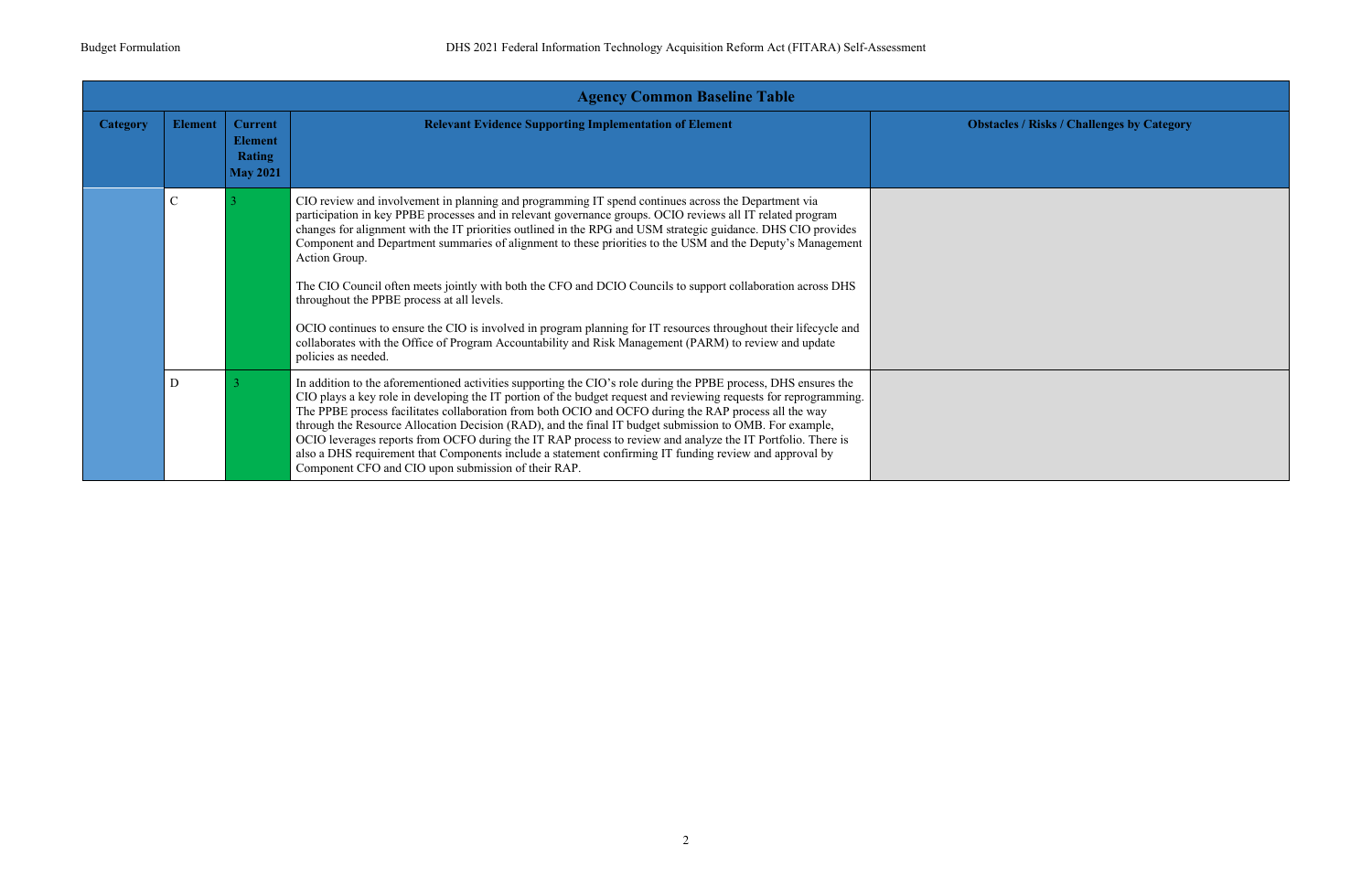#### **BUDGET EXECUTION**

| Description                                                        |
|--------------------------------------------------------------------|
| Ongoing CIO engagement with program managers                       |
| Visibility of IT planned expenditure reporting to CIO              |
| CIO defines IT processes and policies                              |
| CIO role on program governance boards                              |
| CIO role in recommending modification, termination, or pause of IT |
| CIO approval of reprogramming                                      |
|                                                                    |

|                                                    |                |                                                               | <b>Agency Common Baseline Table</b>                                                                                                                                                                                                                                                                                                                                                                                                                                                                                                                                                                                                                                                                                                                                                                                                                                                                                                                                                                                                                                                    |                                                                                                                          |
|----------------------------------------------------|----------------|---------------------------------------------------------------|----------------------------------------------------------------------------------------------------------------------------------------------------------------------------------------------------------------------------------------------------------------------------------------------------------------------------------------------------------------------------------------------------------------------------------------------------------------------------------------------------------------------------------------------------------------------------------------------------------------------------------------------------------------------------------------------------------------------------------------------------------------------------------------------------------------------------------------------------------------------------------------------------------------------------------------------------------------------------------------------------------------------------------------------------------------------------------------|--------------------------------------------------------------------------------------------------------------------------|
| <b>Category</b>                                    | <b>Element</b> | <b>Current</b><br><b>Element</b><br>Rating<br><b>May 2021</b> | <b>Relevant Evidence Supporting Implementation of Element</b>                                                                                                                                                                                                                                                                                                                                                                                                                                                                                                                                                                                                                                                                                                                                                                                                                                                                                                                                                                                                                          | <b>Obstack</b>                                                                                                           |
| <b>Budget</b><br><b>Execution</b><br>$(E-H, J, L)$ | ${\bf E}$      | 3                                                             | OCIO engagement with program managers remains strong. The IT Program Management Center of Excellence<br>continues to meet bi-weekly. Additionally, Program Health Assessments are performed and reviewed by the DHS<br>CIO including DHS Major and Standard IT programs. On a monthly basis, Program Health Assessments are<br>provided to the DHS CIO Council and CXO counterparts to support executive level discussions and ensure IT<br>investments continue to meet objectives. A revised Program Health Assessment Guidebook was recently<br>introduced to enhance collaboration throughout the process.<br>DHS IT Integration and Management Directive grants the CIO authority over all aspects of IT strategy and<br>program implementation.                                                                                                                                                                                                                                                                                                                                  |                                                                                                                          |
|                                                    | $\mathbf F$    | $\overline{2}$                                                | DHS maintains its rating in this Element as challenges remain at some Components where IT spend within non-IT<br>investments may occur without Component CIO awareness. Across DHS, planned IT expenditure reporting is<br>captured through the CPIC process and INVEST which automates the capture and management of planned<br>expenditures for major projects. The DHS OCIO INVEST system interfaces with the DHS OCFO OneNumber<br>system, a PPBE system implemented to streamline processes. Integration between the two systems assists tracing<br>IT investment funding to inform reporting and enhance decision making; however, additional integration and<br>processes are needed to fully ensure transparency into planned IT expenditures.                                                                                                                                                                                                                                                                                                                                 | Reporting of IT planned<br>complicated by the exist<br>investments. DHS OCIO<br>transparency and coordi<br>enhancements. |
|                                                    | $\mathbf G$    | 3                                                             | OCIO plays a central role maintaining DHS policies, manuals, guidance, and instructions for IT processes and<br>policies. The review of DHS Systems Engineering Life Cycle (SELC) Instruction was completed and revision 01<br>was published as of February 2021. It specifies that the DHS CIO is responsible for certifying investments'<br>incremental development activities.<br>OCIO Chief Technology Officer Directorate (CTOD) published an Agile Guidebook including guidance on<br>portfolio planning, initiative and epic planning, story development, and sprint planning. In addition to the<br>Guidebook, revisions to the Agile Development and Delivery for IT Instruction Manual continue to move towards<br>completion, and the second revision to the Agile Instruction was complete at the time of the last self-assessment.<br>Other actions OCIO has taken to enhance these practices across DHS include the formation of the Agile<br>Community of Interest which meets monthly and establishing Agile Core Metrics on which programs will report<br>via INVEST. |                                                                                                                          |

Reporting of IT planned expenditures to CIOs at some Components is complicated by the existence of IT spend embedded within non-IT investments. DHS OCIO is working with these Components to increase transparency and coordination to address this issue through policy and process

**Risks / Challenges by Category**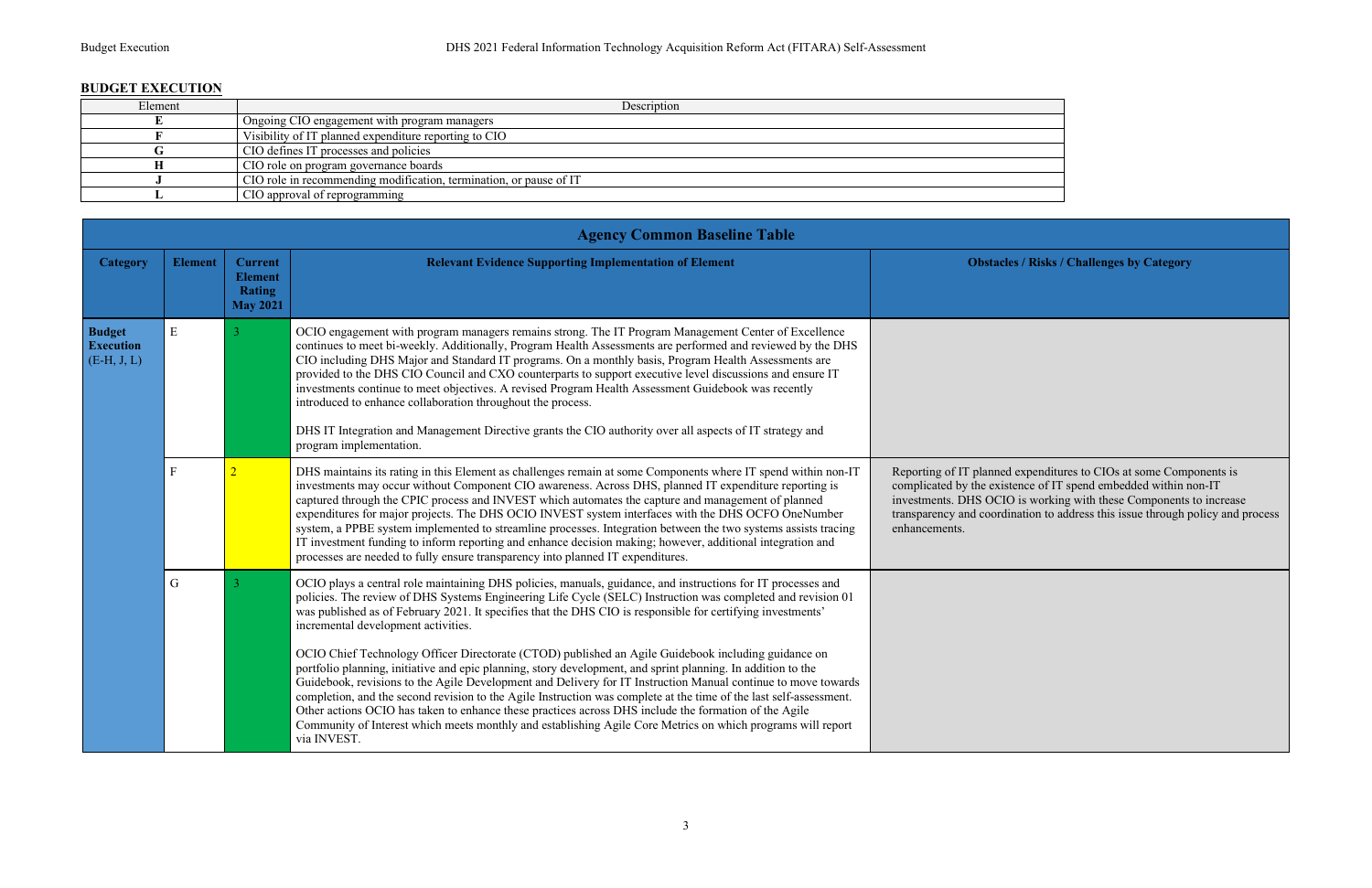

|                 |                |                                                                      | <b>Agency Common Baseline Table</b>                                                                                                                                                                                                                                                                                                                                                                                                                                                                                                                                                                                                                                                                                                                                                                                                                                                                            |                |
|-----------------|----------------|----------------------------------------------------------------------|----------------------------------------------------------------------------------------------------------------------------------------------------------------------------------------------------------------------------------------------------------------------------------------------------------------------------------------------------------------------------------------------------------------------------------------------------------------------------------------------------------------------------------------------------------------------------------------------------------------------------------------------------------------------------------------------------------------------------------------------------------------------------------------------------------------------------------------------------------------------------------------------------------------|----------------|
| <b>Category</b> | <b>Element</b> | <b>Current</b><br><b>Element</b><br><b>Rating</b><br><b>May 2021</b> | <b>Relevant Evidence Supporting Implementation of Element</b>                                                                                                                                                                                                                                                                                                                                                                                                                                                                                                                                                                                                                                                                                                                                                                                                                                                  | <b>Obstacl</b> |
|                 | H              | 3                                                                    | The DHS FITARA Team continues to document IT governance boards within the Department per the OMB<br>FITARA Requirement. For Component and HQ level CIO boards, this includes CIO authority, scope, membership,<br>and role.                                                                                                                                                                                                                                                                                                                                                                                                                                                                                                                                                                                                                                                                                    |                |
|                 |                |                                                                      | The CIO is a member of the DHS Acquisition Review Board (ARB), in which each board member has the<br>authority to recommend modification, termination, or pausing of an IT program. The ARB reviews<br>recommendations from the DHS Enterprise Architecture Board (EAB) regarding all IT investments, as well as<br>those that are non-IT with IT elements, to ensure alignment with DHS EA Principles prior to entering an<br>Acquisition Decision Event (ADE). OCIO collaborated with PARM, OCFO, and Science and Technology<br>Directorate (S&T) on updates to the Acquisition Review Team (ART) Guidebook which further defines ARB<br>processes and was released December 2020.<br>Prior supporting activities also include release of the EAB Guide and the DHS TechStat Accountability Sessions<br>Directive and Instruction. The EAB Guide released by OCIO CTOD outlines roles, responsibilities, and |                |
|                 |                |                                                                      | assessment criteria for the EAB review process. The DHS TechStat Directive and Instruction were updated in 2017<br>to include further FITARA requirements.                                                                                                                                                                                                                                                                                                                                                                                                                                                                                                                                                                                                                                                                                                                                                     |                |
|                 | L              |                                                                      | The CIO or delegated direct report reviews all reprogramming and transfer requests that have an impact on IT<br>investments and programs. This process was first formalized as of April 2016 through Departmental PPBE<br>policies. The DHS PPBE Directive and Instruction underwent subsequent revision, in collaboration with OCIO,<br>and were released in June 2019. Process diagrams as well as specific Reprogramming guidance further reinforce<br>the DHS Directive that the CIO must review all IT related reprogramming and transfer requests.                                                                                                                                                                                                                                                                                                                                                       |                |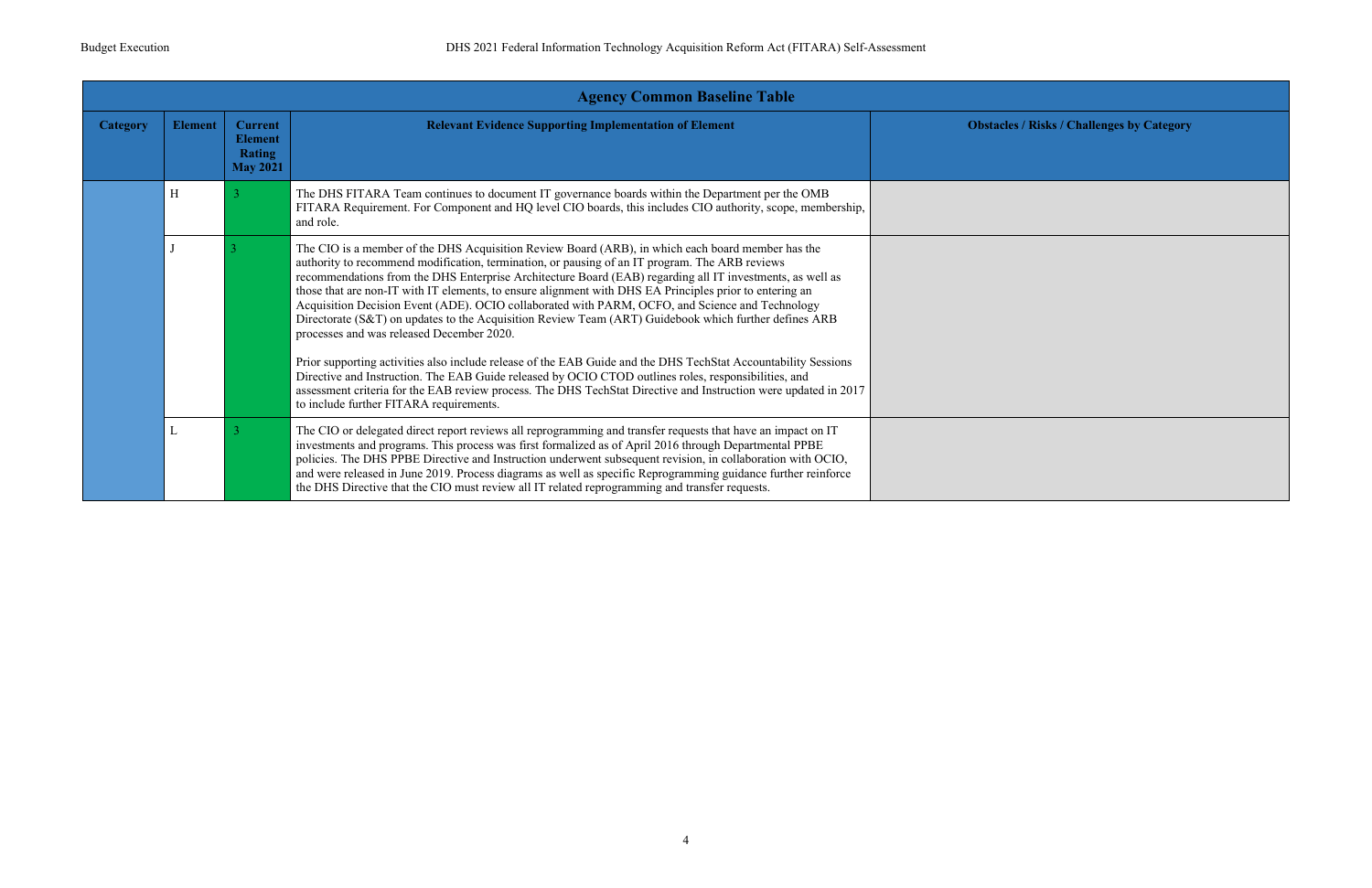## **ACQUISITION**

| $\blacksquare$<br>Elemen | Description                                                                                    |
|--------------------------|------------------------------------------------------------------------------------------------|
|                          | <br>:11טn<br>isition and procurement responsibilities<br>Shared acqui                          |
|                          | <b>CIO</b><br>review<br>and approval<br>y and acquisition plan<br>acquisition strategy<br>- OT |

| <b>Category</b>              | <b>Element</b> | <b>Current</b><br><b>Element</b><br><b>Rating</b><br><b>May 2021</b> | <b>Relevant Evidence Supporting Implementation of Element</b>                                                                                                                                                                                                                                                                                                                                                                                                                                                                                                                                                                                                                                                                                                                                                                                                                                                                                                                                                                                                               | <b>Obstacl</b> |
|------------------------------|----------------|----------------------------------------------------------------------|-----------------------------------------------------------------------------------------------------------------------------------------------------------------------------------------------------------------------------------------------------------------------------------------------------------------------------------------------------------------------------------------------------------------------------------------------------------------------------------------------------------------------------------------------------------------------------------------------------------------------------------------------------------------------------------------------------------------------------------------------------------------------------------------------------------------------------------------------------------------------------------------------------------------------------------------------------------------------------------------------------------------------------------------------------------------------------|----------------|
| <b>Acquisition</b><br>(I, K) |                | $\overline{3}$                                                       | DHS established its IT Acquisition Review (ITAR) process in 2007 to provide the DHS CIO with a means of<br>formally reviewing IT acquisitions across the Department. DHS IT Integration and Management Directive codifies<br>responsibilities of the CIO including management of the ITAR process. The ITAR process has always included the<br>Statement of Work or other requirements documents and the Independent Government Cost Estimate. OCIO<br>updated the process to encompass CIO review and approval of acquisition plans and strategies to ensure plans call<br>for utilization of incremental development methodologies.<br>Previous actions taken to strengthen the process for review of cost estimates, include the OCFO Cost Analysis<br>Division (CAD) including the Life Cycle Cost Estimate (LCCE) Review Board as a formal part of the DHS<br>Financial Management Policy Manual. The LCCE Review Board includes the following stakeholders: OCFO<br>Budget, PA&E and CAD, OCIO CTOD, S&T, PARM, pertinent Component(s), and Program Management staff. |                |
|                              | K              | 3                                                                    | As described under Requirement I, the DHS CIO leverages the ITAR process to review acquisition planning<br>documents and interagency agreements for IT acquisitions. DHS DUSM issued a Policy Directive, July 2020,<br>removing the Acquisition Plan document requirement during acquisition reviews to streamline documentation. The<br>DHS threshold for CIO review of IT acquisition requests remains at \$500,000 Total Estimated Procurement Value<br>(TEPV) or more.<br>The DHS ITAR Team continues to refine and improve ITAR resources, for example, re-launching the ITAR<br>Component Coordinators Center of Excellence to enhance information sharing and support ITAR stakeholders<br>across the Department. The DHS ITAR Essentials Guide was also updated and re-released in Q1 of Fiscal Year<br>2021. Finally, as of April 2021 a memo was introduced to codify the ITAR escalation process where an Expedited<br>ITAR Justification Form signed by the Component CIO is required when DHS CIO review and approval is needed<br>in a short timeframe.       |                |

**Resupporting Industry Institute Institute Institute Institute Institute Institute Institute Institute Institute Institute Institute Institute Institute Institute Institute Institute Institute Institute Institute Institute**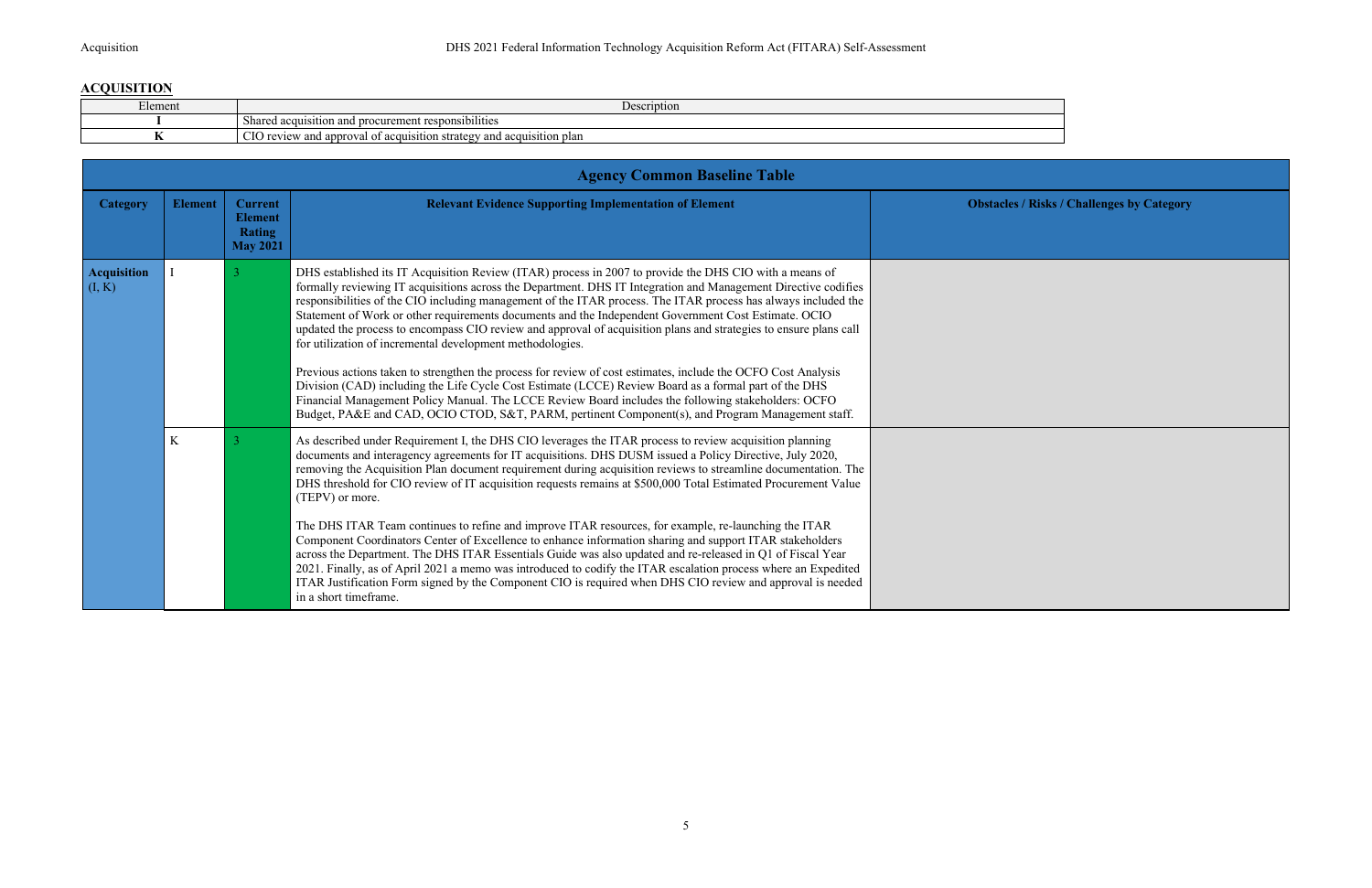#### DHS 2021 Federal Information Technology Acquisition Reform Act (FITARA) Self-Assessment

#### **ORGANIZATION AND WORKFORCE**

| Element | Description                                                          |  |
|---------|----------------------------------------------------------------------|--|
|         | CIO approves new bureau CIOs                                         |  |
|         | CIO role in ongoing bureau CIOs' evaluations                         |  |
|         | Bureau IT Leadership Directory                                       |  |
|         | IT Workforce                                                         |  |
|         | CIO reports to agency head (or deputy/Chief Operating Officer (COO)) |  |

In a general its rating for this element to reflect the ongoing efforts to implement GAO recommendations for key workforce planning activities. OCIO WE and Components are working to enhance IT workforce planning processes and overcome challenges. The IT Workforce Planning IPT serves as a forum for collaboration and monitoring progress.

| <b>Category</b>                                    | <b>Element</b> | <b>Current</b><br><b>Element</b><br><b>Rating</b><br><b>May 2021</b> | <b>Relevant Evidence Supporting Implementation of Element</b>                                                                                                                                                                                                                                                                                                                                                                                                                                                                         | <b>Obstack</b>                                                                                                                                    |
|----------------------------------------------------|----------------|----------------------------------------------------------------------|---------------------------------------------------------------------------------------------------------------------------------------------------------------------------------------------------------------------------------------------------------------------------------------------------------------------------------------------------------------------------------------------------------------------------------------------------------------------------------------------------------------------------------------|---------------------------------------------------------------------------------------------------------------------------------------------------|
| Organization<br>and<br><b>Workforce</b><br>$(M-Q)$ | $\mathbf{M}$   |                                                                      | Prior evidence in support of Element M included DHS CIO participation in the recruitment and selection process<br>for various Component CIOs, sitting on panels along with other key stakeholders. The 2018 update to DHS<br>Delegation 04000, Rev. 01 – Delegation to the Chief Information Officer and Directive 142-02, Rev. 01 –<br>Information Technology Integration and Management codified this FITARA requirement.                                                                                                           | Due to selection timelines a<br>approve a DHS component<br>strengthen involvement in a<br>selection process.                                      |
|                                                    | ${\bf N}$      |                                                                      | In 2016 DHS established an agency-wide critical element for CIO performance evaluation in its SES, Senior Level<br>(SL) and Scientific Professional/Technical (SP/ST) performance plan templates. The DHS CIO is engaged with the<br>Chief Human Capital Officer (CHCO) in ongoing oversight of the performance criteria for bureau CIOs and<br>evaluation of Component CIO performance per Delegation 04000, Rev. 01 - Delegation to the Chief Information<br>Officer.                                                               |                                                                                                                                                   |
|                                                    | $\mathcal{O}$  | 3                                                                    | The Bureau IT Leadership Directory is posted to the DHS website at <b>DHS Digital Strategy</b> .                                                                                                                                                                                                                                                                                                                                                                                                                                      |                                                                                                                                                   |
|                                                    | $\mathbf P$    | $\overline{2}$                                                       | OCIO Workforce Engagement (WE) continues to execute activities to strengthen the DHS IT workforce. DHS<br>OCIO is working on completing IT workforce initiatives identified in the GAO-17-8 Federal IT Workforce audit<br>and is leveraging the IT Workforce Planning Integrated Project Team (IPT) to support collaboration with<br>Components on IT workforce roles and sharing methodologies and best practices. GAO's DHS High-Risk ITM<br>Outcome #4 - IT Human Capital Plan remains rated fully addressed.                      | The Department is adjustin<br>efforts to implement GAO<br>activities. OCIO WE and C<br>planning processes and ove<br>serves as a forum for collab |
|                                                    |                |                                                                      | As stated in the 2019 self-assessment, OCIO WE successfully implemented the Strategic Workforce Planning<br>Initiative in collaboration with OCHCO. This Initiative assessed the IT skills of HQ OCIO employees according to<br>IT roles and identified training opportunities, gaps, and future needs. Another successful initiative resulting from<br>the OCIO and OCHCO collaboration is the development of a Cyber Talent Management System (CTMS) aimed at<br>enhancing the management of mission critical cybersecurity talent. |                                                                                                                                                   |
|                                                    | Q              |                                                                      | Per a change incorporated as of March 18, 2019, the Delegation to the Under Secretary for Management codifies<br>this requirement so that the DHS CIO reports to the Secretary and the Under Secretary for Management. The most<br>updated version of this Delegation is Delegation 00002, Rev. 00.4 which was released September of 2020.                                                                                                                                                                                            |                                                                                                                                                   |

| the company of the company                   |  |
|----------------------------------------------|--|
|                                              |  |
|                                              |  |
|                                              |  |
|                                              |  |
|                                              |  |
| the control of the control of the control of |  |
|                                              |  |

**Risks / Challenges by Category** 

around the Presidential Transition, the CIO did not t CIO selection. OCIO is working with components to all stages of the CIO recruitment, interview, and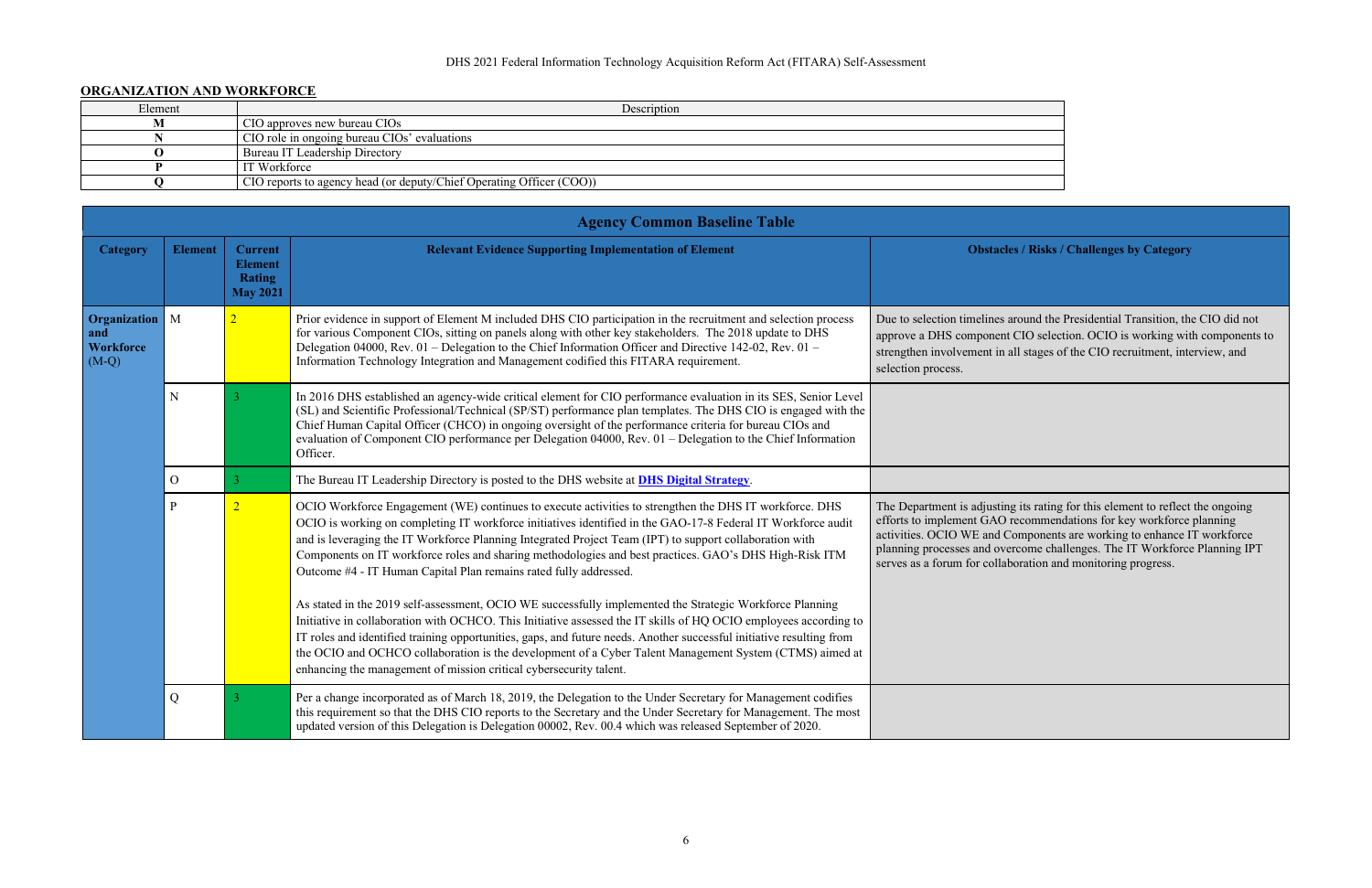Endorsed by:

| <b>ERIC N</b> | Digitally signed by ERIC<br>N HYSEN |
|---------------|-------------------------------------|
| <b>HYSEN</b>  | Date: 2021.05.25<br>14:00:54 -04:00 |

Eric Hysen Chief Information Officer